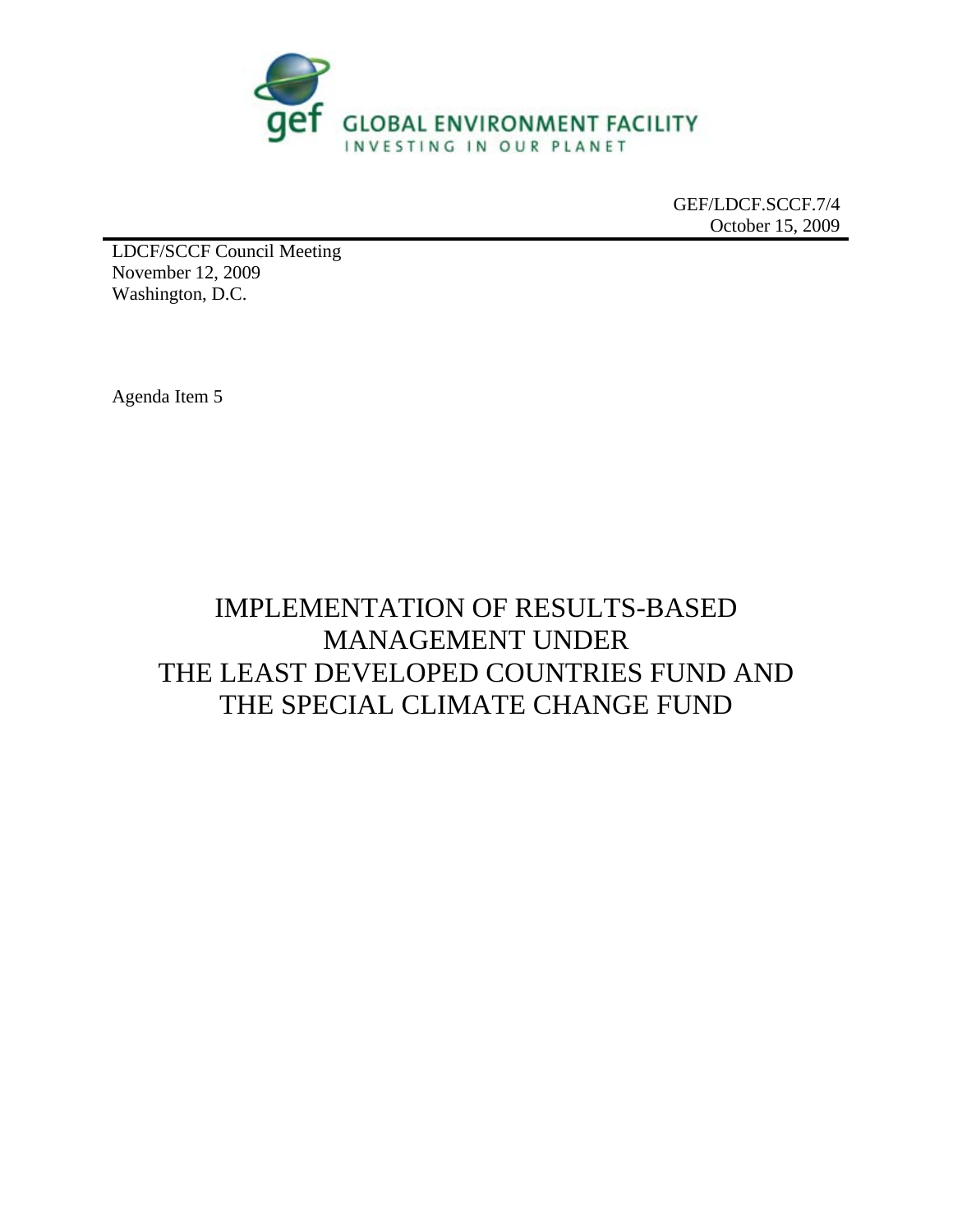#### **Recommended Council Decision**

The Council, having reviewed document GEF/LDCF.SCCF.7/4, "*Implementation of Results-Based Management under the Least Developed Countries Fund and the Special Climate Change Fund,"* approves the proposed implementation plan and requests the GEF Secretariat, in collaboration with the GEF Agencies, to proceed as outlined in the document*.*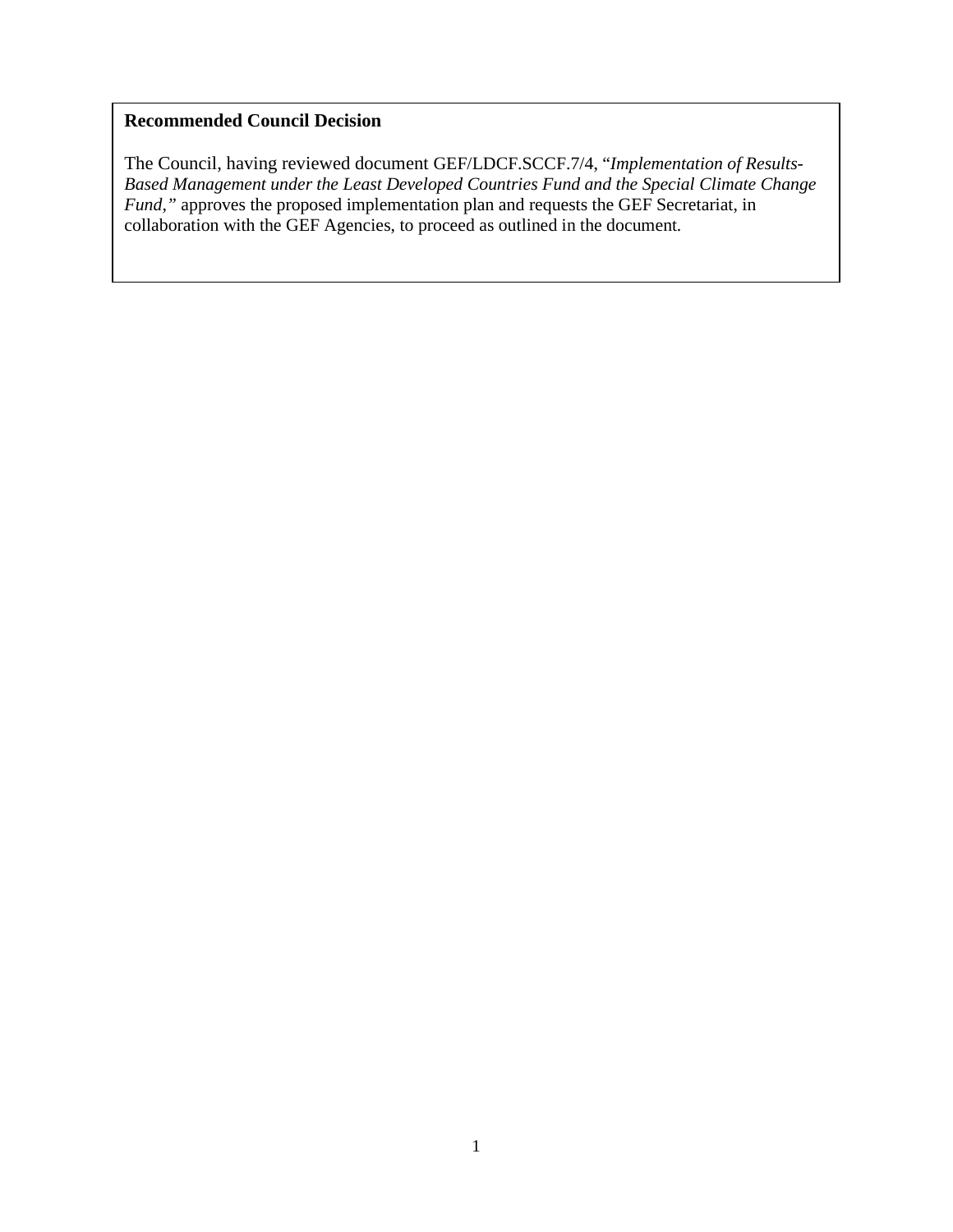## **Table of Contents**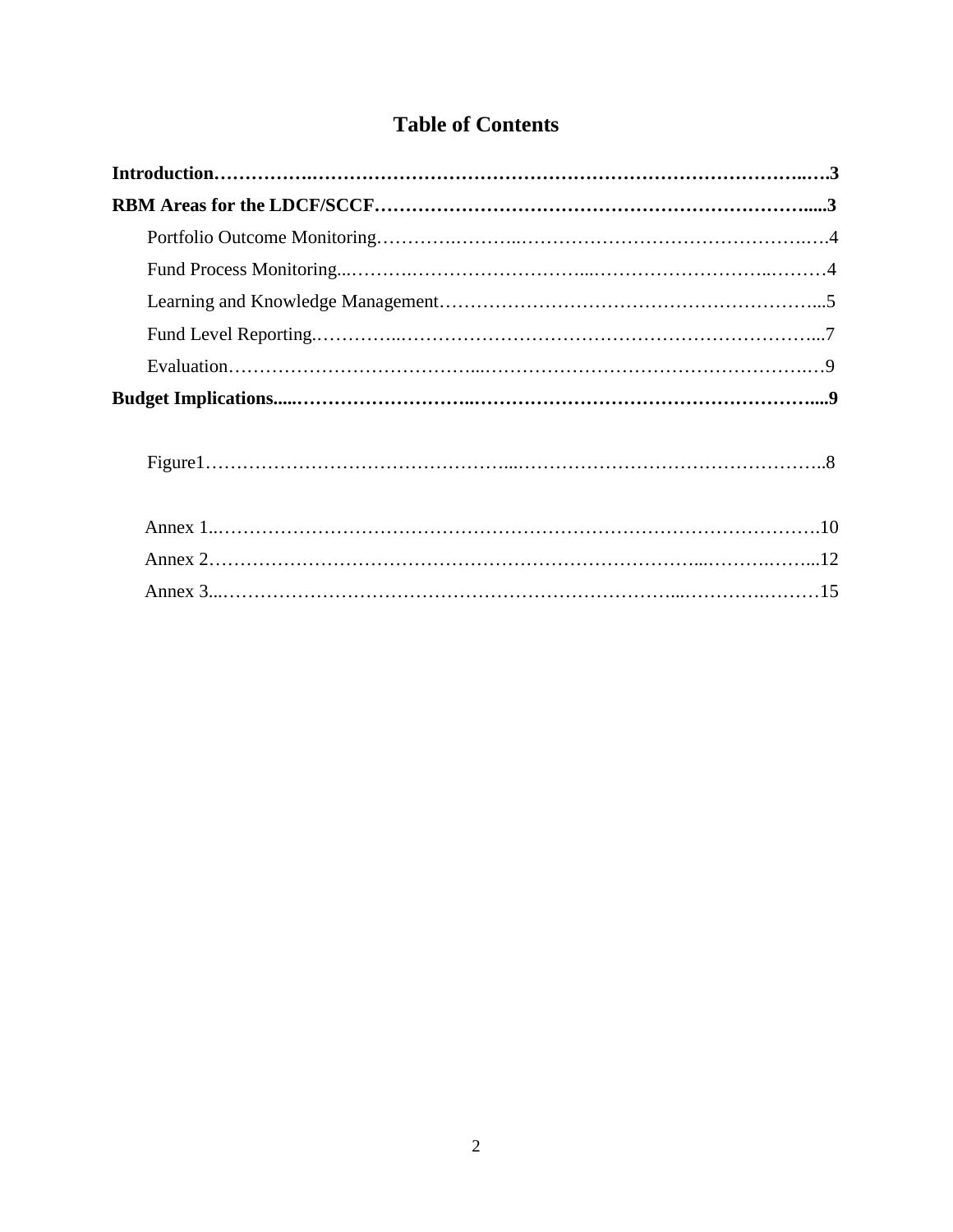## **Introduction**

At its April 2008 meeting, the LDCF/SCCF Council approved the document GEF/LDCF.SCCF.6/4, May 27, 2009, Results Based Management Framework for the Least Developed Countries Fund and the Special Climate Change Fund. In addition, the Council requested that the Secretariat work in collaboration with the GEF Agencies to report on progress through an annual monitoring review and develop a strategy for implementing results based management (RBM) in support of the Least Developed Countries Fund (LDCF) and the Special Climate Change Fund (SCCF). This document lays out how the Secretariat will implement RBM, measure progress toward results, and emphasize learning for these two Funds.

As the LDCF and the SCCF were established under the United Nations Framework Convention on Climate Change (UNFCCC), their mandates emanate from the Convention itself. The Conference of the Parties to the Convention (COP) provides guidance to the GEF, which manages these Funds, to identify program priorities and operational modalities for financing within the broad scope of the mandate of each Fund.

The RBM approach developed for the LDCF/SCCF draws upon the experience gained with the GEF Trust Fund; however it is tailored to the specific adaptation mandate of each Fund. Since the LDCF and SCCF are structured differently than the GEF Trust Fund and operate through the core sectors that link adaptation and development, instead of dealing with global environmental benefits and focal areas, the RBM framework and thus the implementation strategy have been adjusted to reflect these differences (refer to Annex 1). The framework also relies on previous work carried out by UNDP (GEF/LDCF.SCCF.2/Inf.4), GEF's Adaptation Task Force, and the GEF Evaluation Office (GEF/LDCF.SCCF.4/Inf.4).

## **RBM Areas for the LDCF/SCCF**

1. During GEF-5 the LDCF and SCCF RBM implementation strategy will focus on five areas:

- **Portfolio Outcome Monitoring.** Defining realistic expected results that meet country-identified needs and align with the mandate of the LDCF/SCCF;
- **Fund Process Monitoring.** Monitoring Fund portfolio progress toward results and of resource use, by means of appropriate indicators and targets;
- **Learning and Knowledge Management.** Increasing knowledge by learning, knowledge dissemination and feedback into decision making;
- **Reporting.** Providing timely and transparent reports on the results achieved and resources disbursed; and
- **Evaluation.** Evaluations will be conducted by GEF Agencies (midterm and terminal reviews) and the GEF Evaluation Office (portfolio evaluations).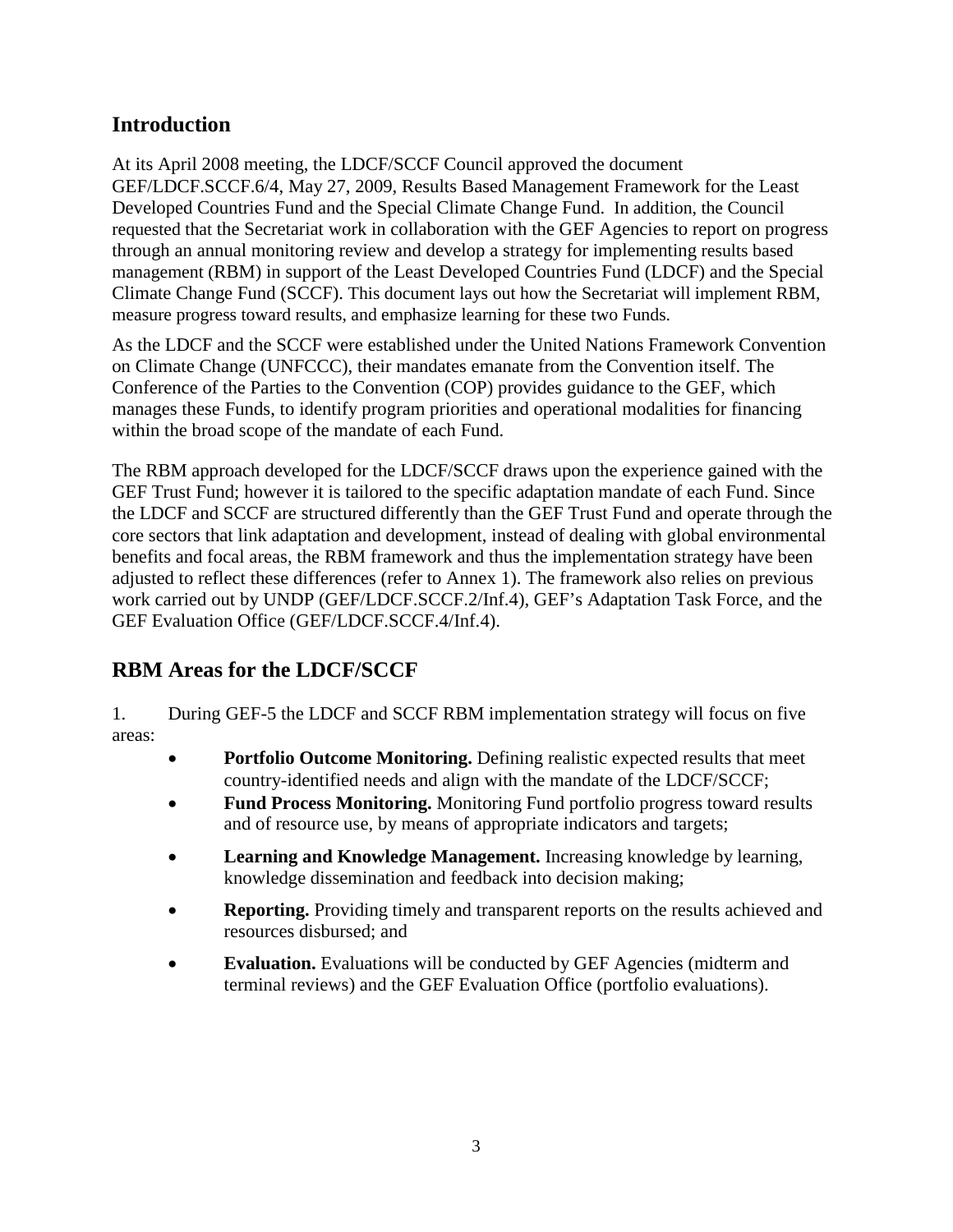### **Portfolio Outcome Monitoring**

2. Portfolio outcome monitoring at both the priority area and Fund levels, based on the indicators and targets set out in the Adaptation Strategic Results Framework (refer to Annex 2).

3. The Secretariat, in coordination with the GEF Agencies will implement a consistent and integrated RBM approach with the introduction of a Fund strategic results framework. High level goals and objectives will direct the LDCF/SCCF toward achieving concrete contributions to adaptation benefits, the UNFCCC, and the MDGs. As well, portfolio outcome monitoring at both Fund and priority area levels, will guide the measurement of core outputs leading to outcomes and outcome results achieved during a project's life. Immediate outcomes, core outputs and other measures of performance are good proxies for progress towards achieving higher-level results. Longer-term outcomes and impacts will be measured through evaluations.

4. The GEF Agencies will be responsible for project-level results measurement and reporting. The results architecture for the LDCF and SCCF is framed as follows:

- **Goal**: Support developing countries to become climate resilient by integrating both immediate and longer-term adaptation measures in development policies, plans, programs, projects and actions.
- **Impact:** Reduced absolute economic losses at country level due to climate change, including variability.
- **Objective 1:** Reduce vulnerability to the adverse impacts of climate change, including variability, at local, national, regional and global level.
- **Objective 2:** Increase adaptive capacity to respond to the impacts of climate change, including variability, at local, national, regional and global level.
- **Objective 3:** Promote the transfer and adoption of adaptation technology.

### *Risk and Vulnerability Assessments and Baselines*

5. The establishment of a baseline is a vital component of results based management. Risk and vulnerability assessments provide useful information to the project baseline and results must be incorporated in the final project documents. All projects will submit a baseline as a part of the final project document. Baselines will incorporate Fund level indicators and project specific indicators. All indicators will be selected based on their relevance to a particular project.

### **Fund Process Monitoring**

6. Fund Process monitoring will assist the GEF to track portfolio and Fund efficiency and effectiveness based on the indicators and targets in Annex 3. Process monitoring is a useful management tool and will take place on an ongoing basis to track whether the Funds' portfolios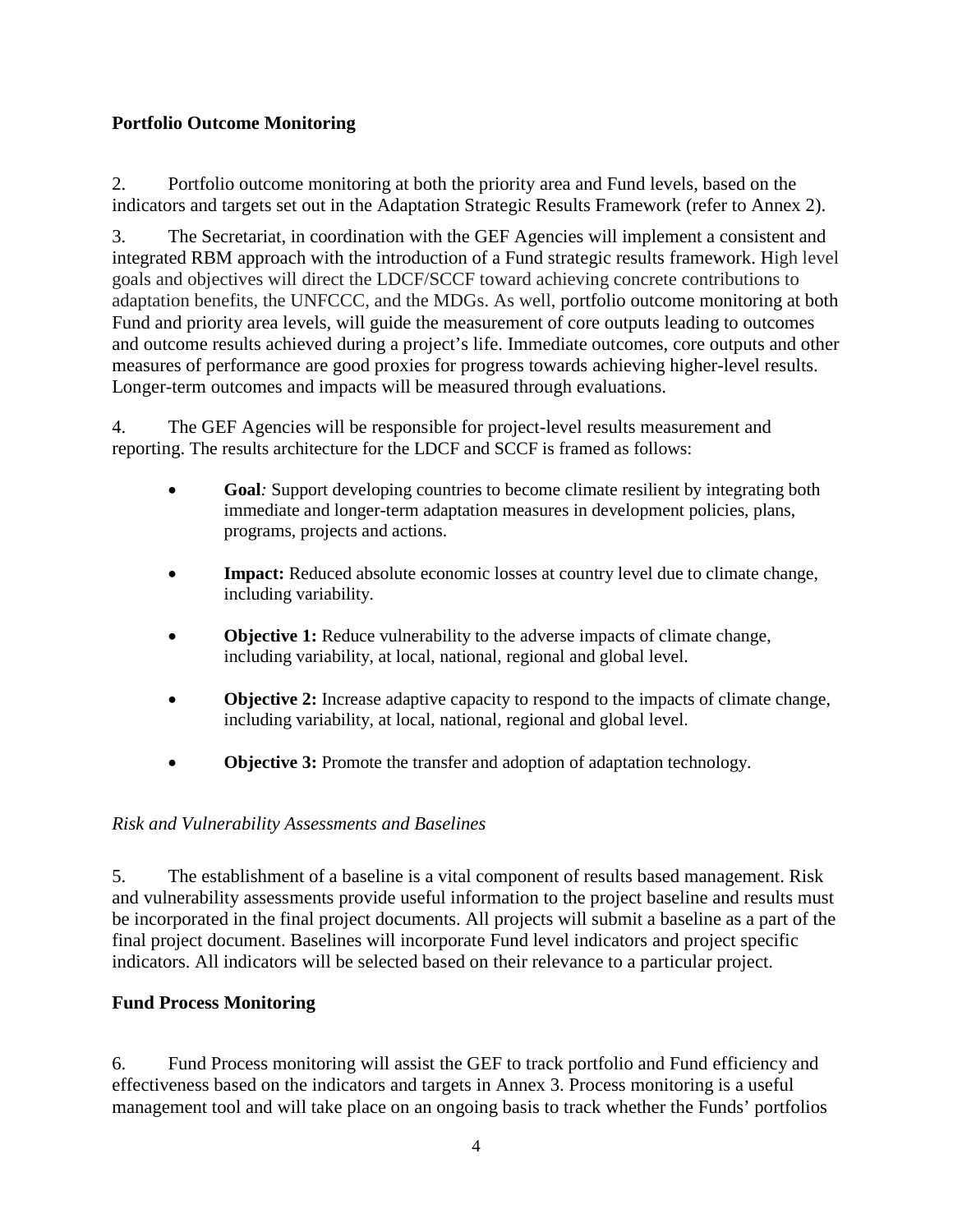are being implemented as intended, standards are being met, and resources are being used efficiently. Indicators for corporate level processes will be tracked and reported annually. These indicators will take into consideration strategic relevance, role/contribution to the mandate of the two Funds and relevance to the guidance of the UNFCCC.

7. Fund Process Monitoring will also cover: (i) RBM issues, such as design of the baseline, collection of baseline data, and a project monitoring strategy with sufficient budget allocation; (ii) resource allocation, including securing financing, financing mechanisms and efficiency of use; and (iii) project quality, including completion of vulnerability and risks assessments during project development.

8. To support Fund management, biannual reports on the progress of the Funds are provided by the GEF Secretariat, and detailed financial reports are provided by the office of the Trustee.

### **Learning and Knowledge Management**

9. Learning and Knowledge Management is a crucial aspect of RBM for adaptation, in particular the feedback of results in project design and strategy development. Current and relevant information will be essential for updating strategies to minimize risks on an ongoing basis. Further, during the next four years, an objective will be to strengthen knowledge creation, sharing and use –either tacit knowledge that resides with individuals or codified knowledge documented on paper– as a way of doing business. Priorities include adopting tools and guidance, and strengthening analytical capacity, specifically with regard to assessing results and progress towards learning objectives.

10. The LDCF and the SCCF support the implementation of concrete adaptation measures, which may include a wide range of options, such as policy reform and institutional capacity building, adaptation investments in core development sectors, and investment in the field of natural resources management. There is a growing need for lessons and experiences from these types of projects, and to ensure that emerging factors influence the GEF's strategies and policies, as well as the projects it finances.

### *Learning Objectives*

11. Knowledge dissemination would be closely linked to GEF-5 knowledge management (KM) actions. Specific Learning Objectives are outlined below and processes will be put in place to track progress, to report on and learn from interim results. Learning objectives are consistent with the Strategic Goal of the two Funds, "support developing countries to increase resilience to climate change through both immediate and longer-term adaptation measures in development policies, plans, programs, projects and actions", and are an integral part of knowledge management, which in turn is an important element of the LDCF/SCCF RBM framework.

12. Learning Objectives should facilitate advancements in climate adaptation practices to ensure the achievement of the Funds' goals, strengthened national capacity to achieve adaptation goals and mitigate risks to ensure effective program delivery. Examples of learning objectives include: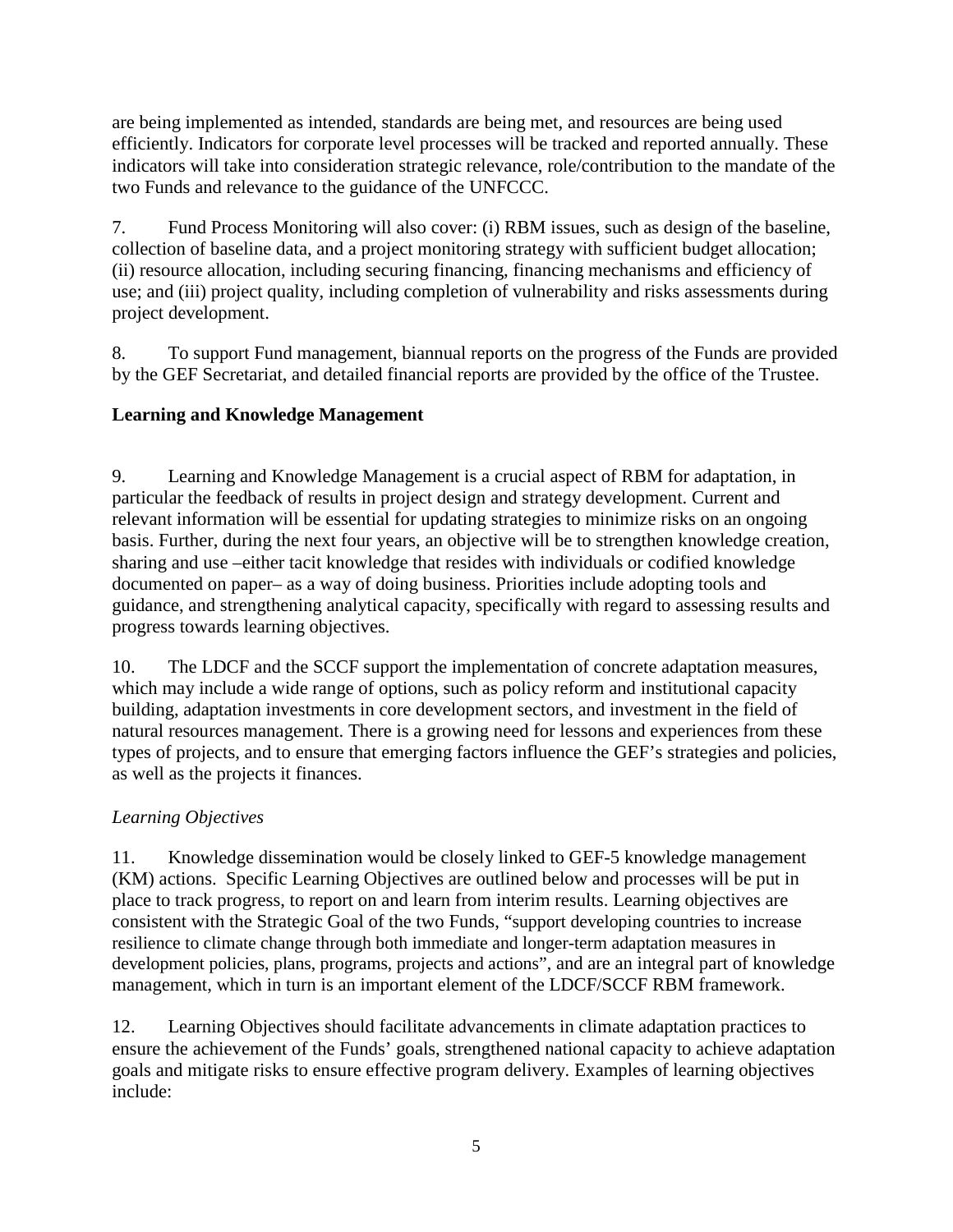- Understanding the effectiveness of adaptation measures, including how adaptation is integrated in policies, plans, programs, projects and actions, at the local, national, transnational and global level in support of the LDC/SCCF's goals. The objective is to improve the collective understanding of building resilience at all levels to respond to climate variability and change as the key drivers. Further adaptation mainstreaming in broader development frameworks, sectoral strategies and in community livelihoods would be examined in terms of effectiveness to increase adaptive capacity.
- Enhancing social impacts through improved understanding of the causal relationships between adaptation measures and local community welfare, including e.g. empowerment of women and other vulnerable social groups and poverty reduction through employment and diversified livelihood generation. The objective will develop a better understanding of how the inclusion of local socioeconomic benefits in project design as well as the measurement of such local benefits contribute to the achievement of high level adaptation results, in particular, "Prevented and/or reduced absolute economic losses due to climate change, including variability".
- Demonstrating the catalytic effect of LDCF/SCCF financing with the aim of: scaling up or replicating best practices; improving the science evidence base to support the design of projects, strategies and policies; and capture learning from demonstration measures across development sectors.
- Understanding the effectiveness of Community-Based Adaptation (CBA) to climate change and variability. Communities in developing countries are particularly vulnerable to both climate variability (natural hazards including disasters) and climate change. In CBA, the community is considered to be the subject of projects including competence development and technology transfer to improve adaptive capability. CBA is a new area of practice and research, but the emerging evidence shows that its effectiveness depends on a range of factors such as economic issues including poverty situation, social capital, and indigenous knowledge. This Learning Objective will help develop the evidence base for effective CBA and identify conditions/factors contributing to successful CBA.

#### *Knowledge Products*

13. The GEF Secretariat would promote the development of knowledge products that can be widely shared and disseminated to adaptation practitioners. The LDCF/SCCF would build on some of the same systems and tools under development for the GEF Trust Fund, as appropriate. One product area relates to information approaches/systems to allow for the analysis and codification of lessons at the portfolio level, capitalizing on the generation of knowledge products and services at project level. For example, all projects as appropriate would develop a GIS map of the project area using tools and technical input developed at corporate level. While the actual map would be part of the project monitoring plan, standards and technical specifications would be developed to ensure coherence across the GEF network.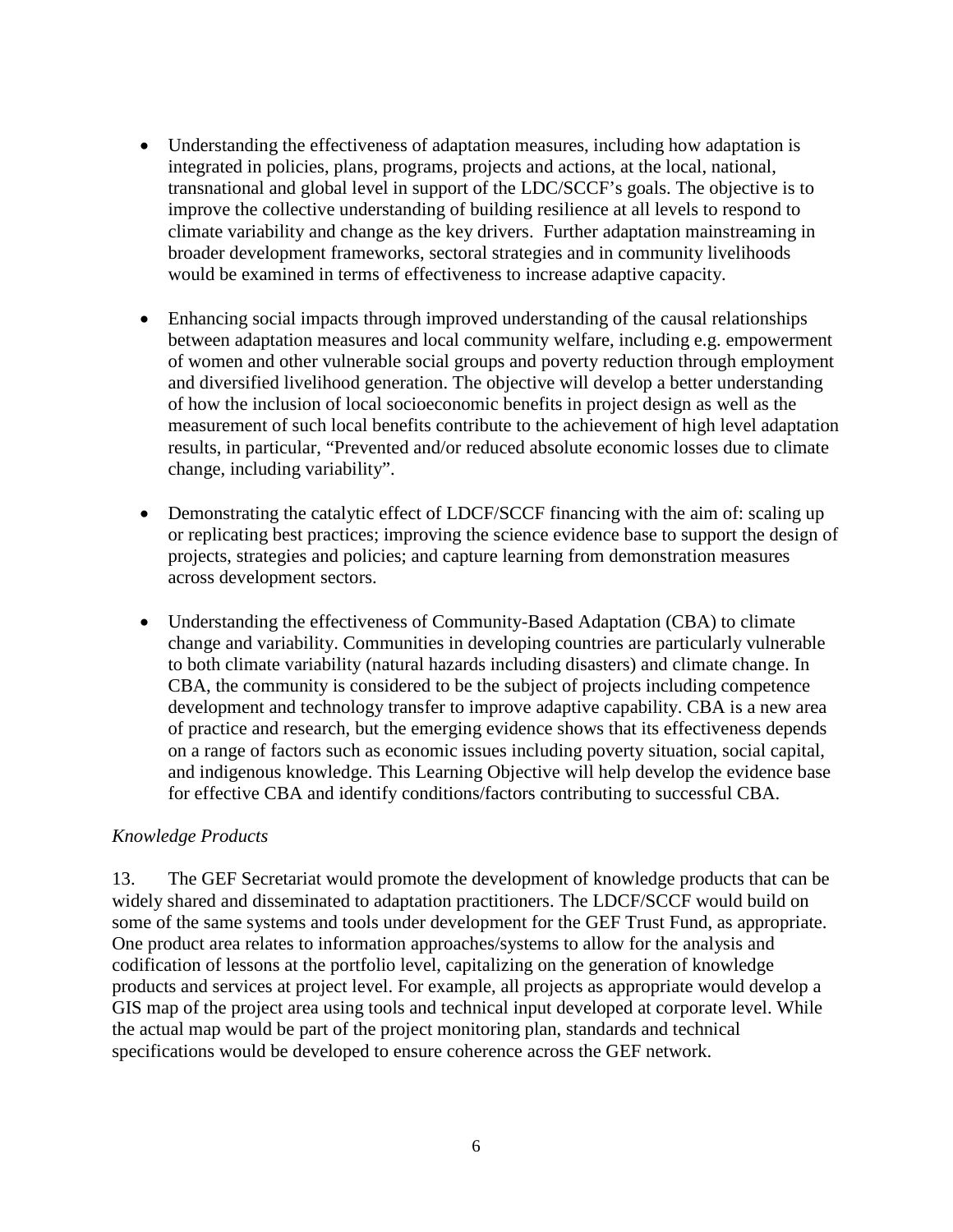14. Emphasis would also be given to knowledge dissemination and use building on project level practice, experience and lessons. For example all projects would be required to develop a project specific web site that would facilitate the easy posting and transfer of lessons. Again, the specific package and tools would be developed corporately but made available to the project level to avoid duplication of efforts and cost.

15. Knowledge uptake is critical for ensuring that knowledge products, across countries and regions is shared and assimilated. Dissemination is an important step leading to the use of information to reinforce project design, policies and strategies and to support management, advocacy, partnership building and professional development. The Secretariat will undertake selective and targeted field learning monitoring. These missions will allow for in-depth review of selected themes and learning objectives, factors affecting progress towards results or process issues. Current and relevant information will be essential for updating strategies to minimize risks on an ongoing basis.

16. Specific learning products will be disseminated through the Adaptation Learning Mechanism (ALM), which is a GEF-supported<sup>[1](#page-7-0)</sup> Inter-agency Global Knowledge Platform on Climate Change adaptation.

17. The ALM promotes evolving efforts to integrate adaptation to climate change in development actions and plans by, developing countries other development stakeholders. This learning platform captures the current state of knowledge on planning, implementing, and integrating adaptation in development; identifies gaps in adaptation knowledge by drawing lessons from experience on the ground; and develops responses to these knowledge gaps to support adaptation planning by the GEF and other stakeholders.

18. ALM features practical operational guidance and good practice on adaptation contributed by practitioners from the field and, in particular from GEF financed adaptation projects from around the world. The platform brings together an active community of practice with an emphasis on sharing and learning among local, national, regional and global actors. It is available at www.adaptationlearning.net.

## **Fund Level Reporting**

19. For GEF-5, greater attention will be given to streamline reporting requirements and support the development or refinement of performance measurement tracking tools and systems.

20. Portfolio outcome monitoring will occur on an annual basis to track progress towards reaching intended outcomes. The status of portfolio monitoring will be presented annually at the LDCF/SCCF Council meeting through an *Adaptation Annual Progress Report* (AAPR). Similar to the exercise conducted for the GEF Trust Fund's active portfolio, the report will be developed as the principal instrument for reporting on active LDCF and SCCF projects.

<span id="page-7-0"></span> $1$  The Adaptation Learning Mechanism was financed under the Strategic Priority on Adaptation as a Mid-Size Project during GEF-3.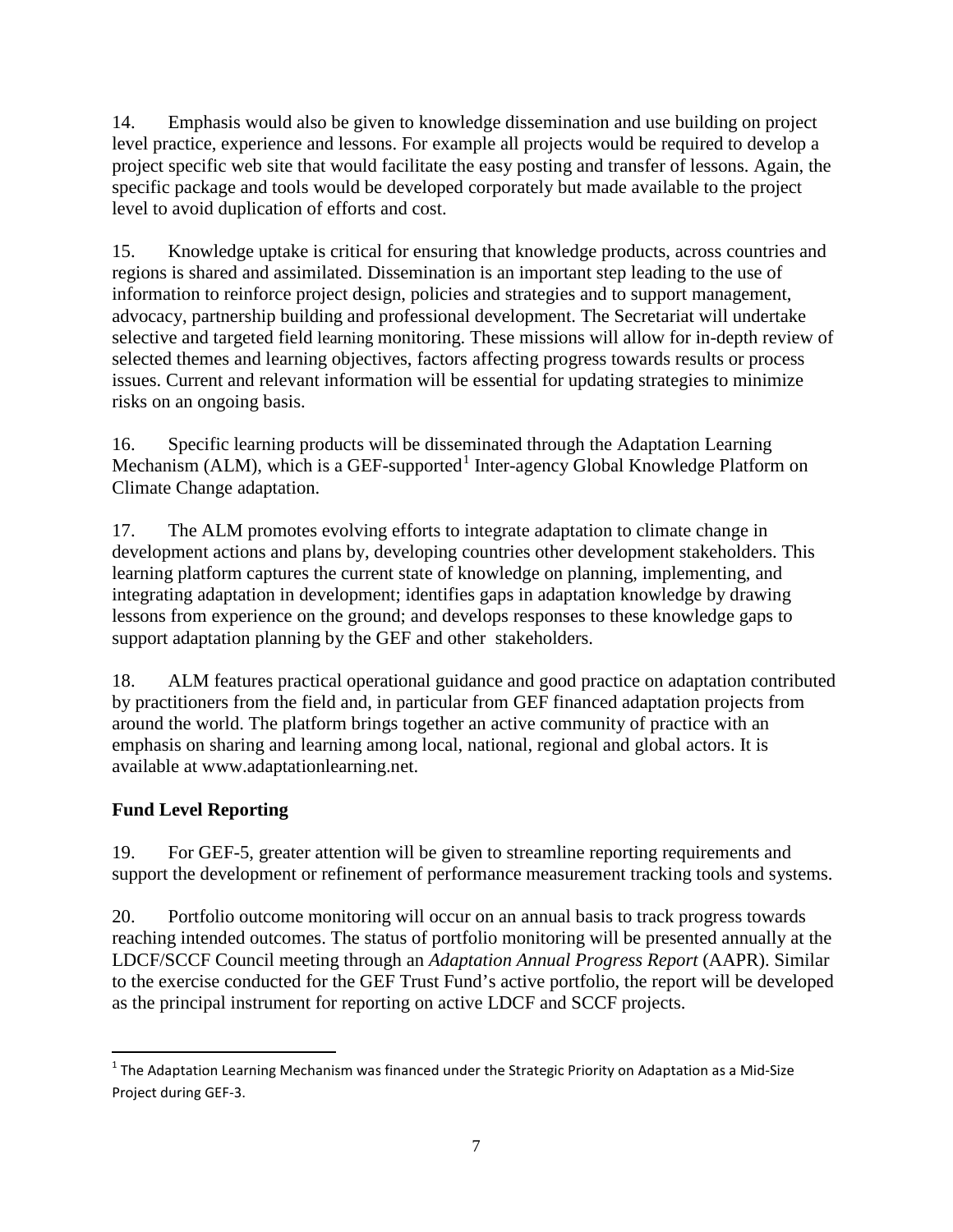21. The Adaptation Annual Progress Report (AAPR) will be a joint GEF Secretariat/Agencies responsibility and will cover all LDCF and SCCF projects under implementation. The AAPR will report on portfolio and Fund level outcome indicators that *contribute to* the overall goal and objectives of the LDCF and SCCF. Comprehensive portfolio review guidelines will be developed to monitor, inter-alia, project implementation progress, progress towards achievement of increased resilience/reduced vulnerability, realization of co-financing, and actions taken to achieve sustainability and replicability.

22. One means of capturing portfolio results is through a Project Implementation Report (PIR). In a PIR, there is an overall project assessment providing ratings of the "likelihood of achieving project objective" and "implementation progress." Each project will submit a PIR on an annual basis. A streamlined PIR will be complemented by the quantitative component derived from the Adaptation Annual Tracking Tool (AATT).

23. The GEF Agencies and the Adaptation Task Force have already begun a process to develop results indictors and have suggested a set of general impact indicators as well as project-level outcome indicators for the adaptation portfolio; these can serve as a basis from which to further develop a tracking tool that can be used for monitoring the LDCF/SCCF adaptation programs.

24. The AATT will track a small number of core outputs, progress towards outcomes, selected efficiency indicators and consolidated learning centered on priority area and Fund level learning objectives. Because of the standardized approach, the AATT will facilitate the aggregation of a few key outcomes at the portfolio and Fund level. Every project will employ the tracking tool, combining Fund/portfolio indicators, and indicators on learning and adaptive management.

### **Figure1: Components of Fund Level Reporting**

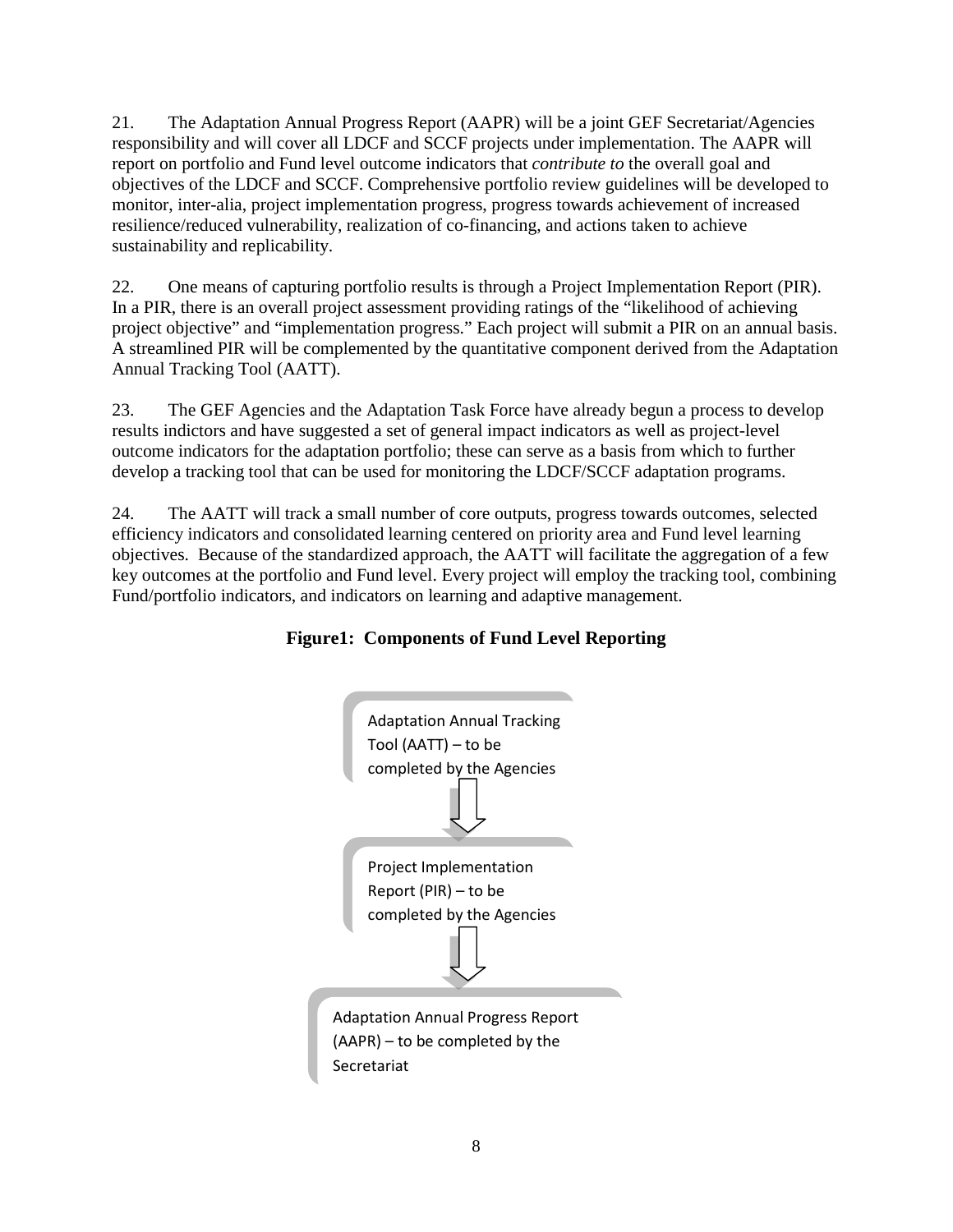### **Evaluation**

25. While the monitoring undertaken by the Secretariat is expected to capture outputs and progress toward outcomes, it is useful to note here that additional evaluative judgment is needed to analyze whether higher level outcomes and impacts are achieved. Monitoring and evaluation are distinct and complementary at any given time (over time) relative to respective targets and outcomes. It is descriptive in intent. On the other hand, evaluation gives evidence of why targets and outcomes have or have not been achieved. Evaluation seeks to address issues of causality.

26. Assessing the impacts of the two Funds will be under the purview of the GEF Evaluation Office (EO), which will continue its independent evaluation function and validate results through independent evaluation of the portfolio/Funds. Project midterm and terminal evaluations will be undertaken by the respective agency and the cost allocated as part of the project M&E budget.

## **Budget Implications**

27. The LDCF/SCCF Council will be asked to approve an RBM budget to cover all necessary aspects of monitoring and evaluation. The request will include the cost of developing tools, support systems, learning missions, knowledge management coordination and portfolio/Fund evaluations. All LDCF/SCCF portfolio monitoring and learning would be developed in close coordination with the Adaptation Task Force/GEF Agencies.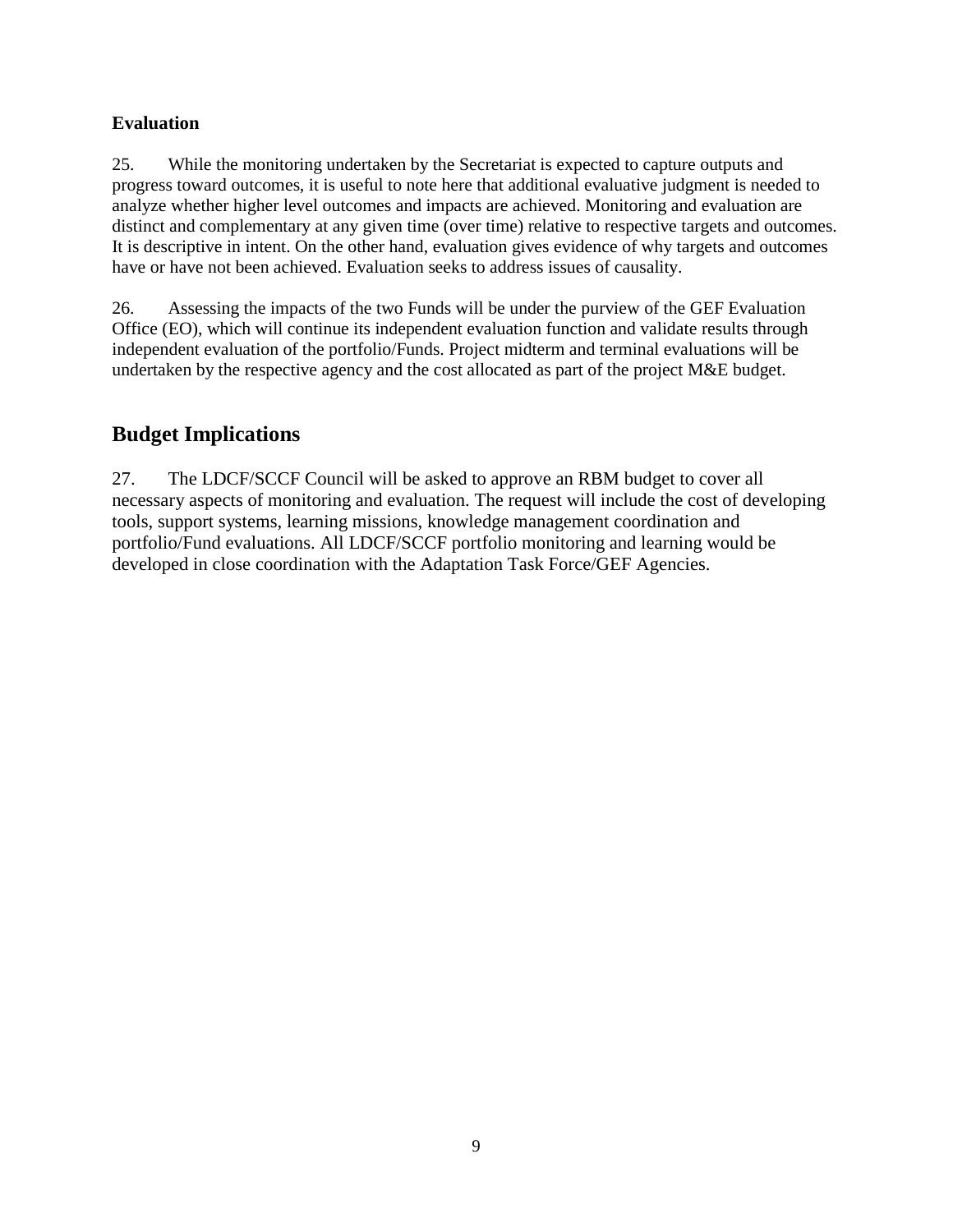## **Annex 1: Sectoral categories and examples of results areas**

#### **LDCF (sector break-down based on analysis of NAPAs)**

- **Water Resources Management**: Improving efficiency of water use, providing new sources of water (e.g. rain water collection), improved management of crops and animals to reduce water needs for agriculture (everything relating directly to water use, including agricultural water use).
- **Agriculture/Food Security**: Drought resistant crops, crop diversification, climate resilient crop and soil management methods, food banks (everything relating directly to crops or animals, i.e. not water – however the practical separation between the two is often difficult).
- **Health**: Disease monitoring systems, reducing climate change vulnerability of health and health care systems.
- **Disaster Preparedness/Risk Management**: Early warning systems, meteorological capacity building and making timely information available to key stakeholders, vulnerability assessments, 'soft' coastal protection measures, Integrated Coastal Zone Management, updating zoning policies.
- **Infrastructure**: Roads, bridges, 'hard' coastal protection measures (e.g. sea walls), irrigation systems, etc.
- **Natural Resource Management**: Fisheries, forestry, soil erosion, grassland management (i.e. for animal grazing), ecosystems, etc. (i.e. natural resource management that is not agriculture or water).
- **Community Level Adaptation**: Project components that have some degree of community level intervention (e.g. pilot activities at the community level) have been rated with 1/6 in this category by default. Other projects with a more clear community focus have been rated with higher values.

#### **SCCF (Sector break-down taken from original COP7 decision)**

- **Water Resources Management**: Improving efficiency of water use, providing new sources of water (e.g. rain water collection), improved management of crops and animals to reduce water needs for agriculture (everything relating directly to water use, including agricultural water use).
- **Agriculture/Land Management**: Drought resistant crops, crop diversification, climate resilient management methods, food banks (everything relating directly to crops or animals, i.e. not water – however the practical separation between the two is often difficult).
- **Integrated Coastal Zone Management**: 'Soft' coastal protection measures (e.g. beach nourishment, sand fixation, creating vegetation buffer zones), climate change resilient management of coastal natural resources, updating coastal zoning policies, 'hard' coastal protection measures (e.g. sea walls).
- **Infrastructure Development**: Climate-resilient roads, bridges, tourism infrastructure, irrigation systems, etc.
- **Fragile Ecosystems**: Glacier fed fresh water systems, coastal ecosystems (e.g. mangroves, coral reefs, etc.) threatened by sea level rise, all activities previously funded through the SPA in the sectors of Biodiversity, Land Degradation, and International Waters.
- **Health**: Disease monitoring systems, reducing climate change vulnerability of health and health care systems.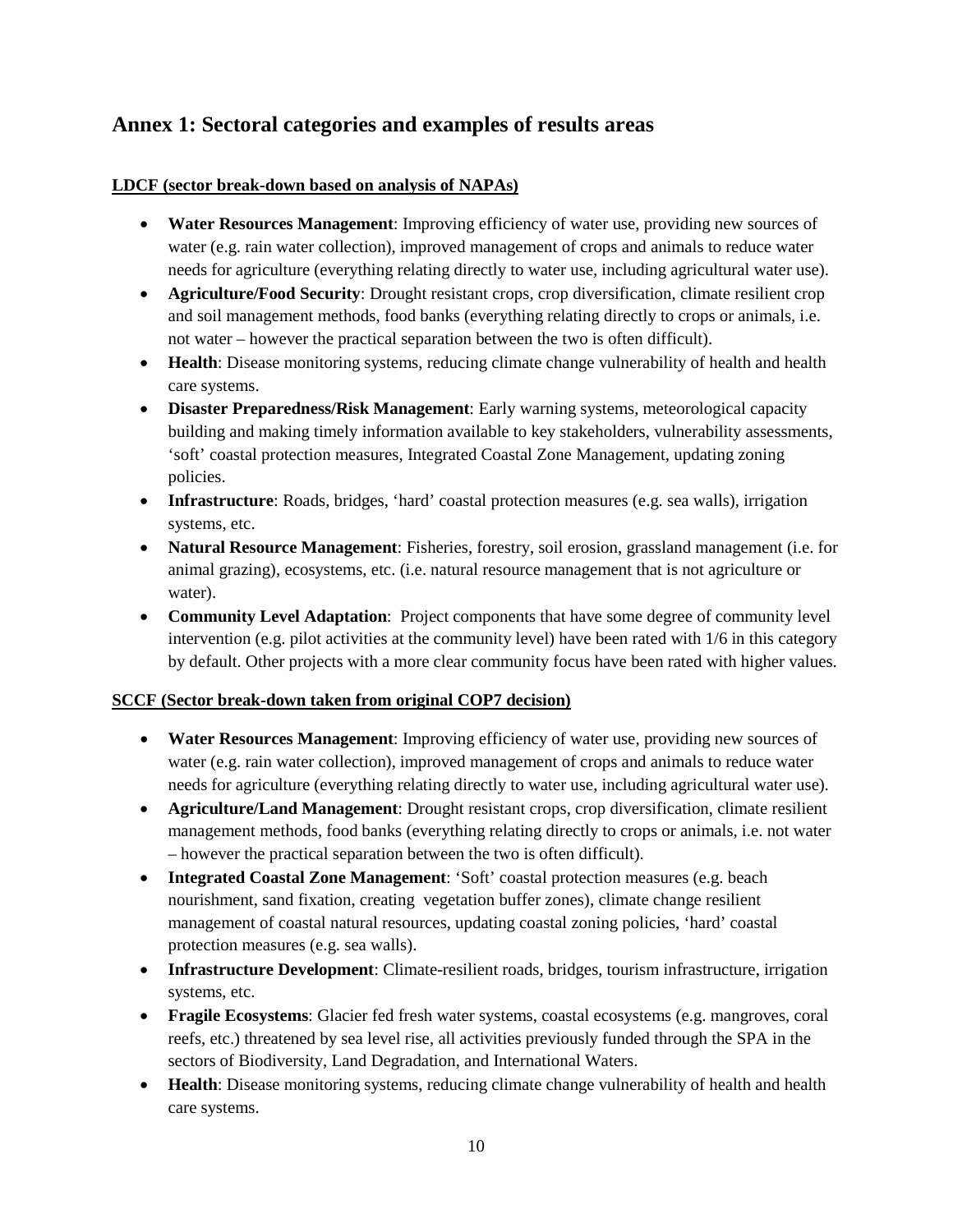- **Disaster Risk Management**: Early warning systems, meteorological capacity building and making timely information available to key stakeholders, vulnerability assessments.
- **Cross Cutting Issues**: Either projects where the exact sectoral focus is currently unclear (e.g. more programmatic approaches that has not yet defined a sectoral focus), or cross cutting projects that does not fit any of the above categories (e.g. broader capacity building activities not focused on one particular sector).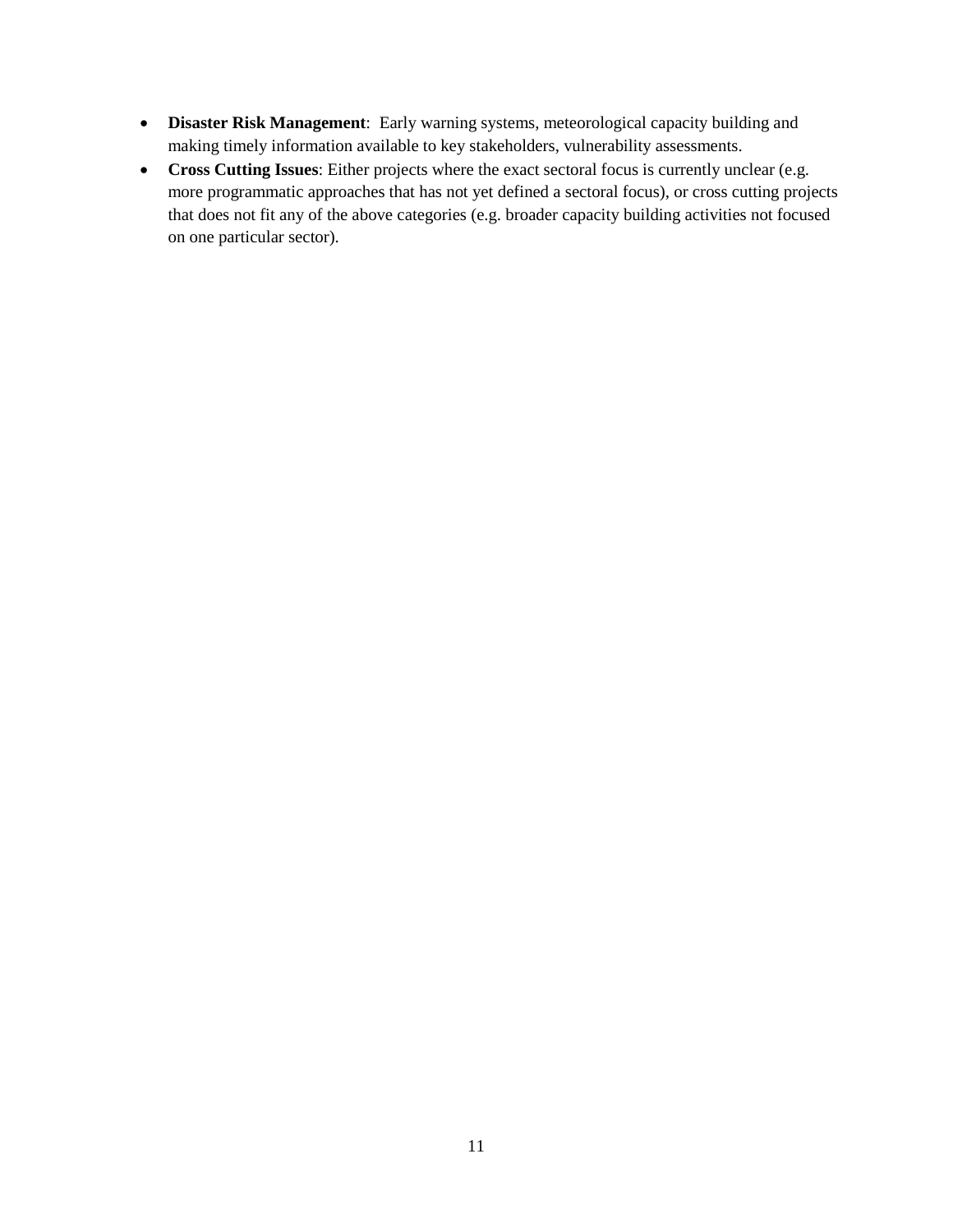## **Annex 2: Result-Based Management Framework Adaptation to Climate Change**

Goal: Support developing countries to become climate resilient by integrating both immediate and longer-term adaptation measures in development policies, plans, programs, projects and actions

**Impact:** Reduced absolute economic losses at country level due to climate change, including variability

**Indicator:** Economic loss trend over a project period and beyond due to climate change, including variability

| <b>Objective</b>                         | <b>Expected Outcomes and Indicators</b>                                 | <b>Core Outputs (and Indicators)</b>                                               |
|------------------------------------------|-------------------------------------------------------------------------|------------------------------------------------------------------------------------|
|                                          |                                                                         |                                                                                    |
| Objective1: Reduce vulnerability to      | <b>Outcome 1.1:</b> Increased knowledge and understanding of climate    | Output 1.1.1: Risk and vulnerability assessments conducted and updated             |
| the adverse impacts of climate           | variability and change-induced threats at country level and in targeted |                                                                                    |
| change, including variability, at local, | vulnerable areas                                                        | <b>Indicator 1.1.1.1</b> No. and type of projects that conduct and update risk and |
| national, regional and global level      |                                                                         | vulnerability assessments                                                          |
|                                          | <b>Indicator 1.1.1</b> Relevant threat information disseminated to      |                                                                                    |
|                                          | stakeholders on a timely basis                                          | <b>Indicator 1.1.1.2</b> No. and type of monitoring systems in place               |
|                                          |                                                                         |                                                                                    |
|                                          | Indicator 1.1.2 Vulnerability and risk perception index, broken down    |                                                                                    |
|                                          | by sector                                                               |                                                                                    |
|                                          |                                                                         |                                                                                    |
|                                          | <b>Outcome 1.2:</b> Strengthened adaptive capacity to reduce risks to   | Output 1.2.1: Adaptive capacity of national and regional centers and               |
|                                          | climate-induced economic losses                                         | networks strengthened to rapidly respond to extreme weather events                 |
|                                          | Indicator 1.2.1 Targeted institutions with increased adaptive capacity  | <b>Indicator 1.2.1.1</b> No. of staff trained on technical adaptation themes       |
|                                          | to reduce risks of and response to climate variability                  |                                                                                    |
|                                          |                                                                         | <b>Output 1.2.1:</b> Targeted population groups covered by adequate risk           |
|                                          | <b>Indicator 1.2.2</b> Capacity perception index                        | reduction systems                                                                  |
|                                          |                                                                         |                                                                                    |
|                                          | Indicator 1.2.3 Reduced losses per extreme weather events               | % of population covered by adequate risk reduction<br>Indicator 1.2.1.2            |
|                                          |                                                                         | systems                                                                            |
|                                          |                                                                         |                                                                                    |
|                                          |                                                                         | Reduction in number of people affected by climate<br>Indicator 1.2.1.3             |
|                                          |                                                                         | variability                                                                        |
|                                          |                                                                         |                                                                                    |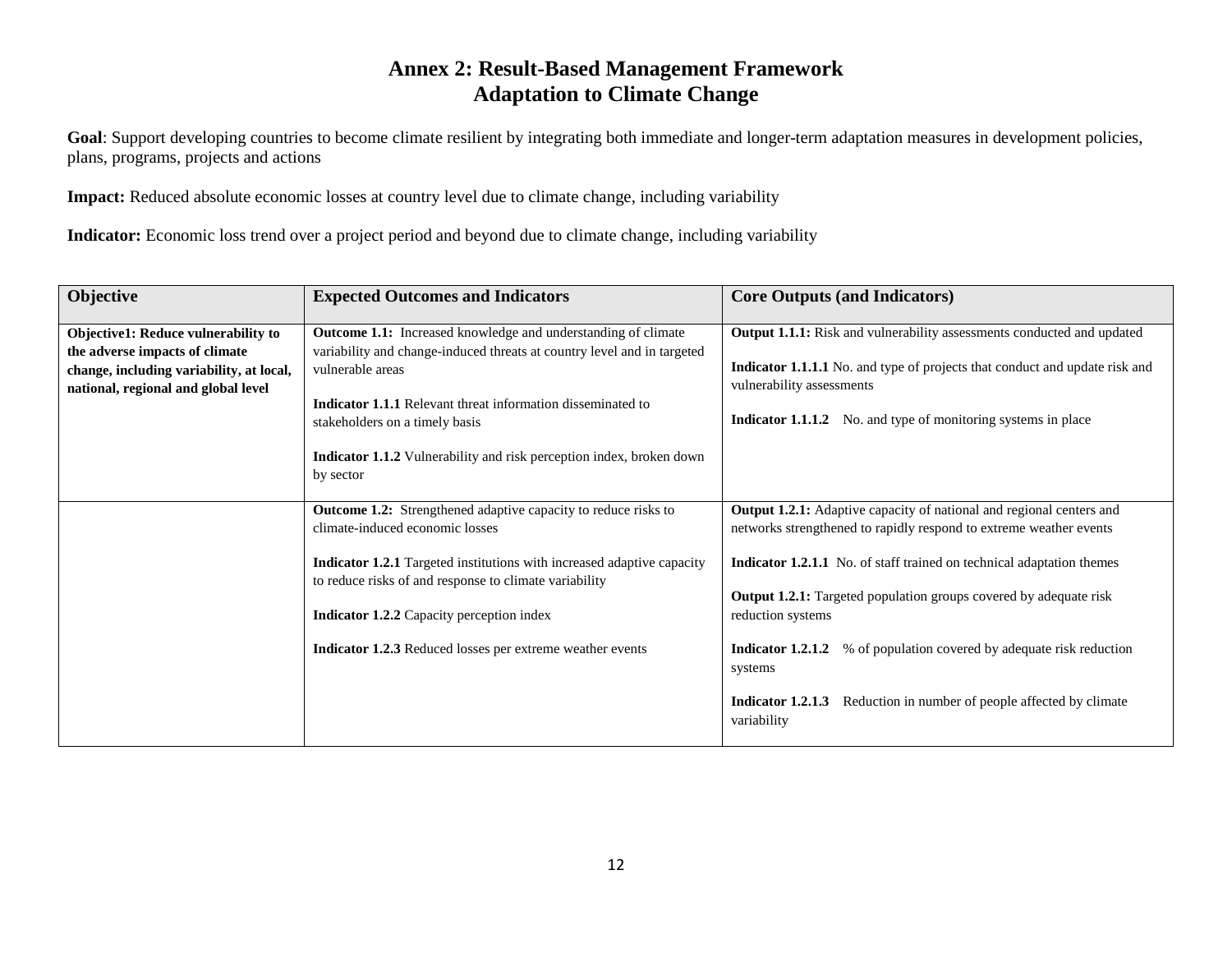| Objective                                                                                                                                                             | <b>Expected Outcomes and Indicators</b>                                                                                                                                                                                                                                                                                                                                                                                                                                               | <b>Core Outputs (and Indicators)</b>                                                                                                                                                                                                                                                                                                                                                                                                                                                                                                                                                                                                                               |
|-----------------------------------------------------------------------------------------------------------------------------------------------------------------------|---------------------------------------------------------------------------------------------------------------------------------------------------------------------------------------------------------------------------------------------------------------------------------------------------------------------------------------------------------------------------------------------------------------------------------------------------------------------------------------|--------------------------------------------------------------------------------------------------------------------------------------------------------------------------------------------------------------------------------------------------------------------------------------------------------------------------------------------------------------------------------------------------------------------------------------------------------------------------------------------------------------------------------------------------------------------------------------------------------------------------------------------------------------------|
|                                                                                                                                                                       | Outcome 1.3: Strengthened awareness and ownership of<br>adaptation and climate risk reduction processes at local level<br>Indicator 1.3.1 % of targeted population aware of predicted adverse<br>impacts of climate change and appropriate responses                                                                                                                                                                                                                                  | Output 1.3.1: Targeted population groups participating in adaptation and<br>risk reduction awareness activities<br><b>Indicator 1.3.1.1</b> No. and type of adaptation actions or strategies<br>introduced at local level                                                                                                                                                                                                                                                                                                                                                                                                                                          |
|                                                                                                                                                                       | Indicator 1.3.2 % of population affirming ownership of adaptation<br>processes                                                                                                                                                                                                                                                                                                                                                                                                        | <b>Indicator 1.3.1.2</b> No. and type of risk reduction actions or strategies<br>introduced at local level                                                                                                                                                                                                                                                                                                                                                                                                                                                                                                                                                         |
| Objective 2: Increase adaptive<br>capacity to respond to the impacts of<br>climate change, including variability,<br>at local, national, regional and global<br>level | Outcome 2.1: Mainstreamed adaptation in broader development<br>frameworks at country level and in targeted vulnerable areas<br>Indicator 2.1.1 Adaptation actions implemented according to NAPAs<br>(in case of LDCs) and other development frameworks as planned<br>Indicator 2.1.2 % of development frameworks and sectoral strategies<br>that reach adaptation targets, including budget allocation targets                                                                        | Output 2.1.1: Adaptation measures and necessary budget allocations<br>included in relevant frameworks<br><b>Indicator 2.1.1.1</b> No. and type of development frameworks that include<br>adaptation measures (UNDAF, PRSP, etc.)<br>Indicator 2.1.1.2 No. and type of development frameworks and sectoral<br>strategies that include specific budgets for adaptation actions<br><b>Indicator 2.1.1.3</b> No. and type of policy and regulatory reforms that take<br>account of economic losses due to climate change, including variability                                                                                                                        |
|                                                                                                                                                                       | Outcome 2.2: Increased adaptive capacity within relevant<br>development sectors and natural resources<br>Indicator 2.2.1 Development sectors' services (health and social<br>services) responsive to needs from changing and variable climate<br>Indicator 2.2.2 Physical infrastructure maintained under climate<br>change and variability-induced stress<br>Indicator 2.2.3 Ecosystem services and natural assets maintained<br>under climate change and variability-induced stress | Output 2.2.1: Vulnerable physical, natural and social assets strengthened in<br>response to climate change impacts, including variability<br>Indicator 2.2.1.1 No. and type of health or social infrastructure developed<br>or modified to respond to new conditions resulting from climate variability<br>and change<br><b>Indicator 2.2.1.2</b> No. and type of physical assets strengthened or<br>constructed to withstand conditions resulting from climate variability and<br>change<br>Indicator 2.2.1.3 No. and type of natural resource assets created,<br>maintained or improved to withstand conditions resulting from climate<br>variability and change |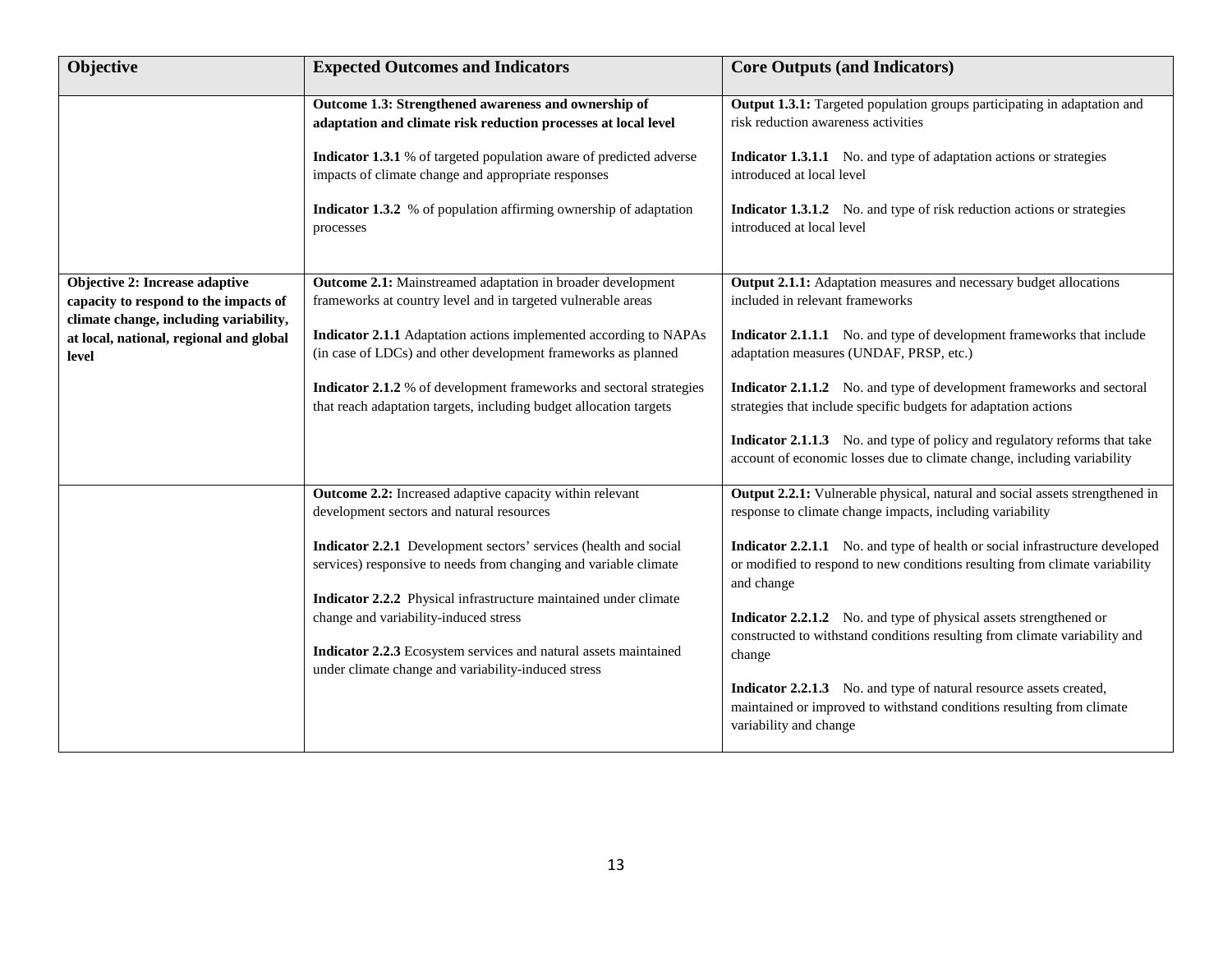| Objective                                                                     | <b>Expected Outcomes and Indicators</b>                                                                                                                                                                                                                                                                                                                                                             | <b>Core Outputs (and Indicators)</b>                                                                                                                                                                                                                                                                                                                                                                                                                                                                                                   |
|-------------------------------------------------------------------------------|-----------------------------------------------------------------------------------------------------------------------------------------------------------------------------------------------------------------------------------------------------------------------------------------------------------------------------------------------------------------------------------------------------|----------------------------------------------------------------------------------------------------------------------------------------------------------------------------------------------------------------------------------------------------------------------------------------------------------------------------------------------------------------------------------------------------------------------------------------------------------------------------------------------------------------------------------------|
|                                                                               | Outcome 2.3: Diversified and strengthened livelihoods and sources of<br>income for vulnerable people in targeted areas<br>Indicator 2.3.1 Households and communities have more secure access<br>to livelihood assets<br>Indicator 2.3.2 % of targeted population with sustained climate-<br>resilient livelihoods                                                                                   | Output 2.3.1: Targeted individual and community livelihood strategies<br>strengthened in relation to climate change impacts, including variability<br>Indicator 2.3.1.1 No. and type of adaptation assets (physical as well as in<br>terms of knowledge) created in support of individual or community<br>livelihood strategies<br><b>Indicator 2.3.1.2</b> No. of households with more secure access to livelihood<br>assets<br>Indicator 2.3.1.3 No. and type of climate-resilient income sources for<br>communities and individuals |
| <b>Objective 3: Promote transfer and</b><br>adoption of adaptation technology | Outcome 3.1: Enhanced enabling environment to support adaptation-<br>related technology transfer<br>Indicator 3.1.1 Policy environment and regulatory framework for<br>adaptation-related technology transfer established or strengthened<br>Indicator 3.1.2 Strengthened capacity to transfer appropriate<br>adaptation technologies                                                               | Output 3.1.1: Skills increased for relevant individuals in transfer of<br>adaptation technologies<br><b>Indicator 3.1.1.1</b> No. and type of relevant policies and frameworks<br>developed or strengthened<br>Indicator 3.1.1.2 No. and type of institutions/individuals trained in<br>adaptation-related technologies                                                                                                                                                                                                                |
|                                                                               | Outcome 3.2: Successful demonstration, deployment, and transfer of<br>relevant adaptation technology in targeted areas<br>Indicator 3.2.1 Uptake rates on adaptation-related technology<br>adoption<br><b>Indicator 3.2.2</b> % of population adopting transferred adaptation<br>technologies by technology type<br>Indicator 3.2.3 Adopted adaptation technologies strengthen coping<br>mechanisms | Output 3.2.1: Relevant adaptation technology transferred to targeted groups<br>Indicator 3.2.1.1 No. of adaptation technologies by technology type<br>transferred to targeted groups<br>Indicator 3.2.1.2 No. of adaptation technologies by technology type<br>transferred from targeted areas                                                                                                                                                                                                                                         |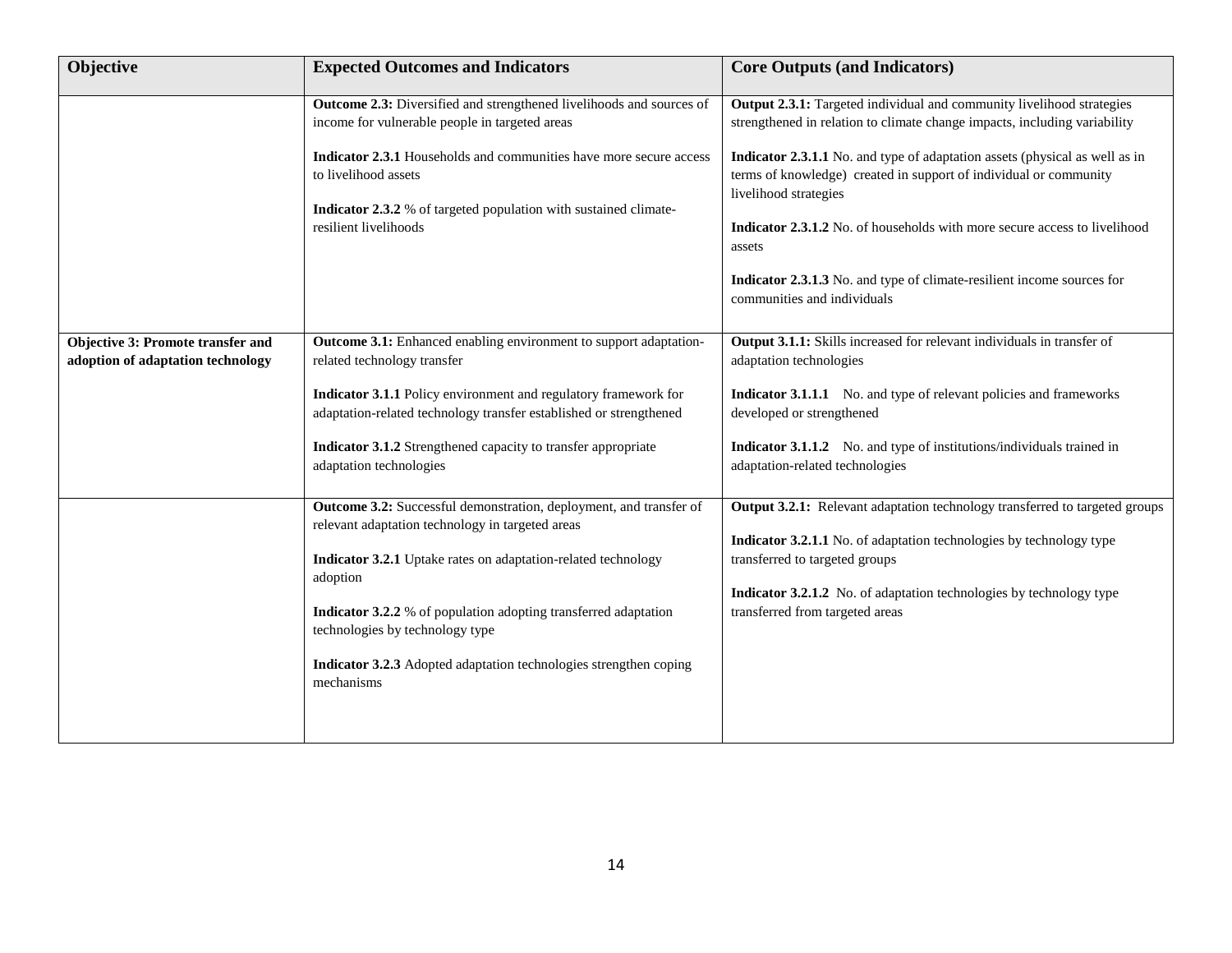## **Annex 3: LDCF/SCCF Level Effectiveness and Efficiency Results Framework**

#### *Secure financing and financing mechanisms*

| 1.1 – Increased and diversified contributions                             | Target      |
|---------------------------------------------------------------------------|-------------|
| $1.1.1$ – Total value of contributions (US\$)                             | \$X billion |
| $1.1.2 -$ Number of donors                                                | 32          |
| $1.1.3$ – Actual contributions against pledges                            | 100 %       |
| 1.1.4 – Materialized co-financing per dollar of promised co-financing (%) | 100 %       |
| $1.1.5$ – Ratio of total LDCF/SCCF resources against co-financing         | 1 to $2^2$  |
| $1.2$ – More efficient cost structure                                     |             |
| $1.2.1 - \text{Agency}$ fees against total GEF resources                  | 10 %        |
| 1.2.2 – Project management fess against total GEF resources               | 10 %        |
| 1.2.3 – LDCF/SCCF management expenses as % of total expenditures          | $< 5\%$     |
| 1.2.4 – Total disbursements vs. committed                                 | 95 %        |

#### *Improve Efficiencies in Project Cycle*

ı

| $3.1$ – Improved timeliness of program design                                   | Target             |
|---------------------------------------------------------------------------------|--------------------|
| 3.1.1 – Average turn-round response time on request for PIF/PPG/CEO approval or | 10 day service     |
| endorsement                                                                     | standard           |
| - Number of projects over 12 month preparation standard<br>3.1.2                | Baseline to be set |
|                                                                                 | for $12$ months -  |
| Number of projects over 22 month preparation standard<br>$\qquad \qquad$        | <b>MSPs</b>        |
|                                                                                 | 22 months - FSPs   |
| 3.1.3 – Time from first PIF submission to Council Approval - FSP                | 40 days            |

<span id="page-15-0"></span> $2^{2}$  The minimum co-financing for the LDCF/SCCF projects is 1:1 in order to assure that co-financing is not an obstacle for project development/implementation. Experience to date suggests that the 1:2 target ratio may be modest and the expectation is that the target would be exceeded.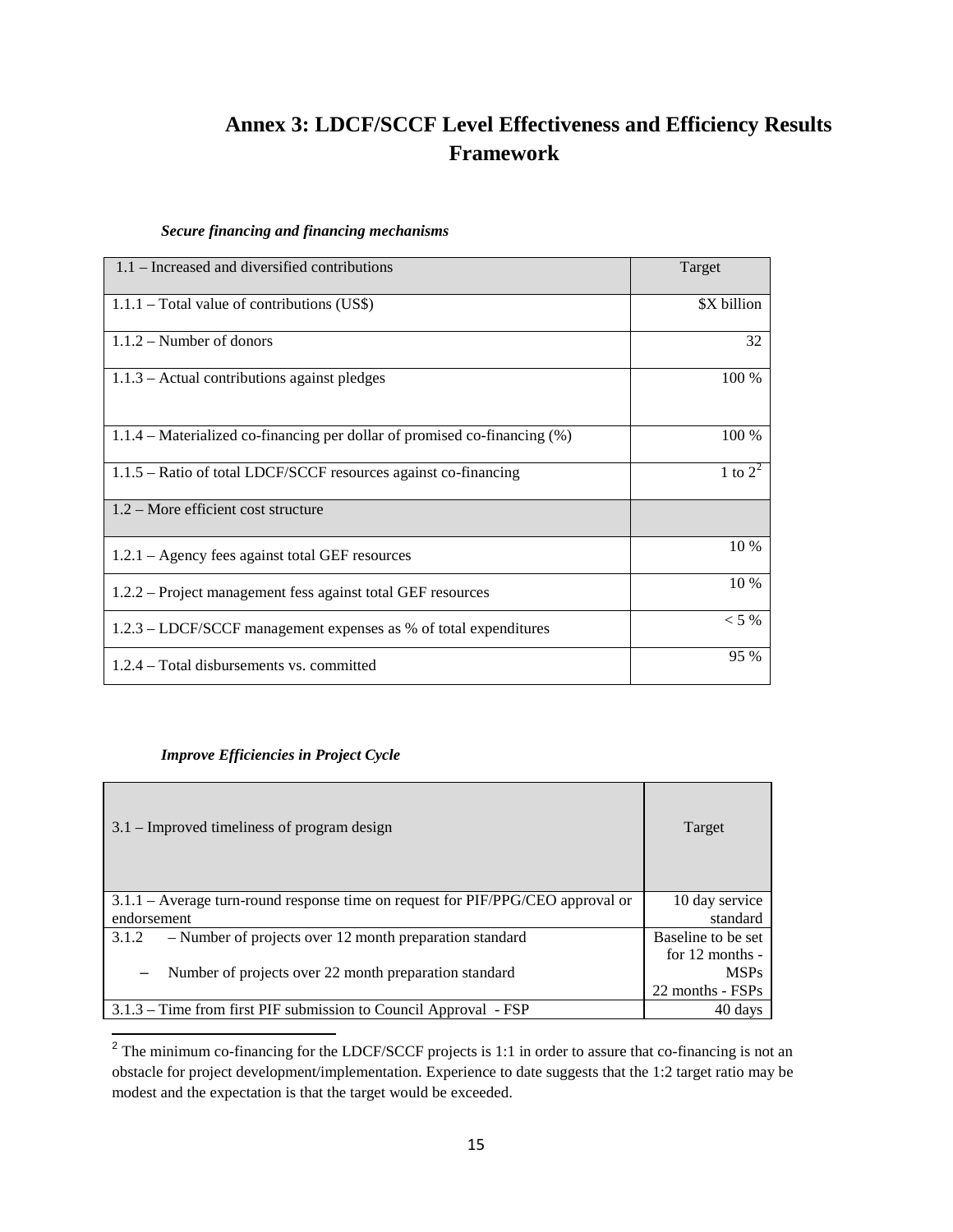| - MSP                                                                       | 30 days  |
|-----------------------------------------------------------------------------|----------|
| 3.1.3<br>- Average time from CEO endorsement to first project disbursements | 4 months |
| 3.1.4<br>- Average time for extension of project endorsement date           | ' month  |
| 3.1.5<br>- Average time for extension of project closure date               | 0 months |
| - Percent of PIRs submitted in complete form and meeting deadline<br>3.1.6  | 80 %     |

#### *Quality of Entry*

| $4 -$ Quality of Entry                                                                                                          | Target        |
|---------------------------------------------------------------------------------------------------------------------------------|---------------|
| 4.1 - Average time spent to review a Full Size Project (FSP) PIF from submission to                                             | Target set in |
| CEO clearance                                                                                                                   | year 1        |
| 4.2 – Percent of projects with outcomes aligned to country program (national                                                    | 100 %         |
| priorities) outcomes, broken down by Full Size Project, Medium Size Project, and                                                |               |
| Region                                                                                                                          |               |
| 4.3 – Percent of projects aligned with NAPA priorities for the LDCF                                                             | 100 %         |
| 4.4 – Percent of projects with baselines completed at CEO approval/endorsement                                                  | 100 %         |
| 4.5 – Percent of project with M and E plan in place at CEO approval/endorsement                                                 | 100 %         |
| 4.6 – Percent of projects that include gender analysis                                                                          | 100 %         |
| 4.7 – Percent of projects that conduct socioeconomic assessments and analysis                                                   | 100 %         |
| 4.8 – Percent of projects that include climate change risk and vulnerability assessment                                         | 100 %         |
| 4.9 – Percent of new projects that incorporate learning based on evaluation,<br>monitoring, study results, etc. into the design | 100 %         |